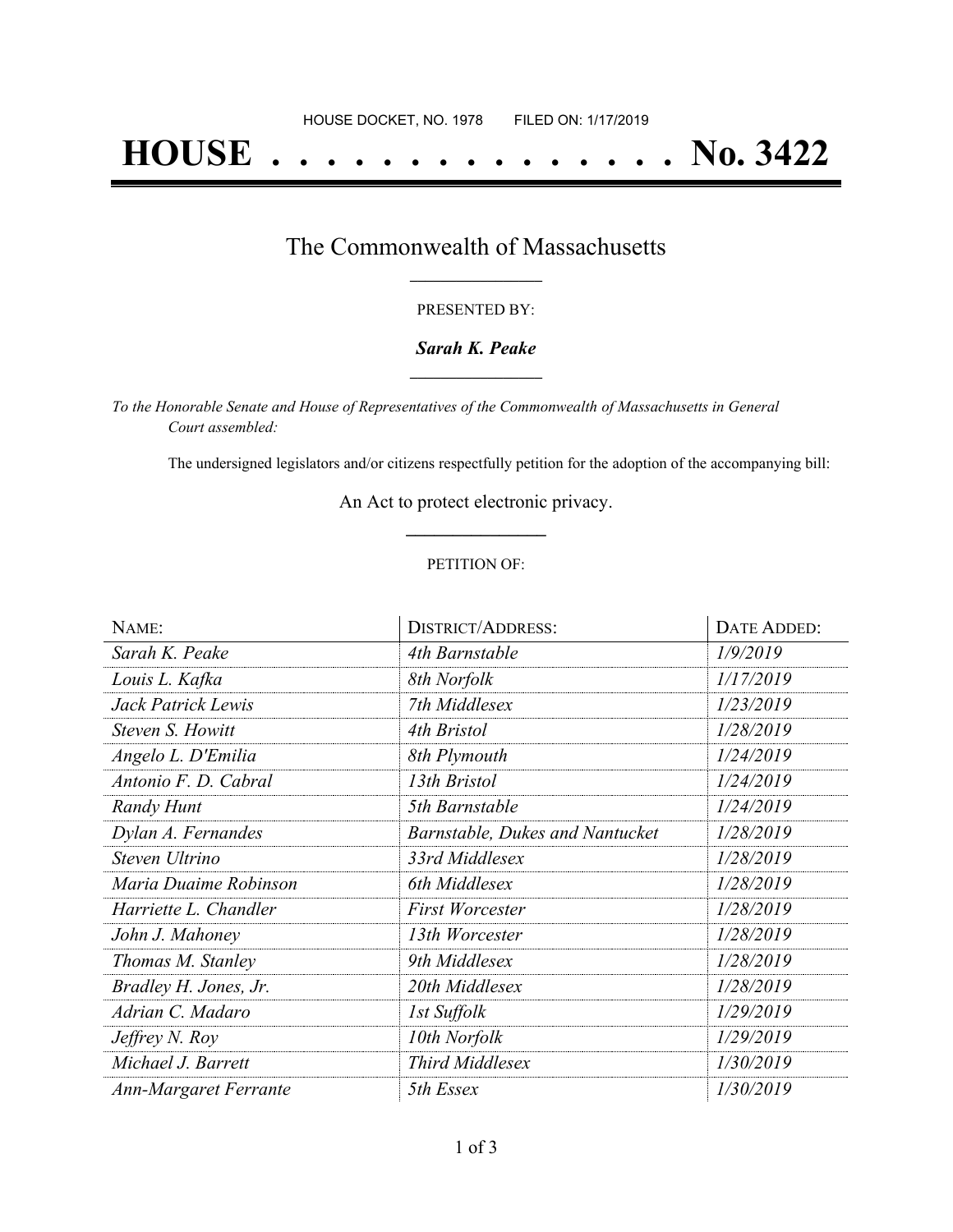| David Paul Linsky           | 5th Middlesex               | 1/30/2019 |
|-----------------------------|-----------------------------|-----------|
| Jay D. Livingstone          | 8th Suffolk                 | 1/30/2019 |
| Daniel J. Hunt              | 13th Suffolk                | 1/30/2019 |
| Kate Hogan                  | 3rd Middlesex               | 1/30/2019 |
| Joseph A. Boncore           | First Suffolk and Middlesex | 1/30/2019 |
| Mike Connolly               | 26th Middlesex              | 1/30/2019 |
| Carolyn C. Dykema           | 8th Middlesex               | 1/30/2019 |
| Denise Provost              | 27th Middlesex              | 1/30/2019 |
| Patrick M. O'Connor         | Plymouth and Norfolk        | 1/30/2019 |
| David M. Rogers             | 24th Middlesex              | 1/30/2019 |
| Russell E. Holmes           | 6th Suffolk                 | 1/30/2019 |
| Carlos González             | 10th Hampden                | 1/31/2019 |
| Natalie M. Higgins          | 4th Worcester               | 1/31/2019 |
| Sal N. DiDomenico           | Middlesex and Suffolk       | 1/31/2019 |
| Tommy Vitolo                | 15th Norfolk                | 1/31/2019 |
| Jennifer E. Benson          | 37th Middlesex              | 1/31/2019 |
| Carmine Lawrence Gentile    | 13th Middlesex              | 1/31/2019 |
| Mindy Domb                  | 3rd Hampshire               | 1/31/2019 |
| Ruth B. Balser              | 12th Middlesex              | 1/31/2019 |
| Patricia D. Jehlen          | Second Middlesex            | 1/31/2019 |
| <b>Alice Hanlon Peisch</b>  | 14th Norfolk                | 1/31/2019 |
| Frank A. Moran              | 17th Essex                  | 2/1/2019  |
| Julian Cyr                  | Cape and Islands            | 2/1/2019  |
| Mary S. Keefe               | 15th Worcester              | 2/1/2019  |
| Elizabeth A. Poirier        | 14th Bristol                | 2/1/2019  |
| Jonathan Hecht              | 29th Middlesex              | 2/1/2019  |
| Michael S. Day              | 31st Middlesex              | 2/1/2019  |
| Hannah Kane                 | 11th Worcester              | 2/1/2019  |
| Liz Miranda                 | 5th Suffolk                 | 2/1/2019  |
| Marjorie C. Decker          | 25th Middlesex              | 2/1/2019  |
| Daniel R. Cullinane         | 12th Suffolk                | 2/1/2019  |
| Daniel M. Donahue           | 16th Worcester              | 2/1/2019  |
| Patricia A. Haddad          | 5th Bristol                 | 2/1/2019  |
| Susan Williams Gifford      | 2nd Plymouth                | 2/1/2019  |
| Jonathan D. Zlotnik         | 2nd Worcester               | 2/1/2019  |
| David Henry Argosky LeBoeuf | 17th Worcester              | 2/1/2019  |
| Paul McMurtry               | 11th Norfolk                | 2/1/2019  |
| Elizabeth A. Malia          | 11th Suffolk                | 2/1/2019  |
| Paul Brodeur                | 32nd Middlesex              | 2/1/2019  |
|                             |                             |           |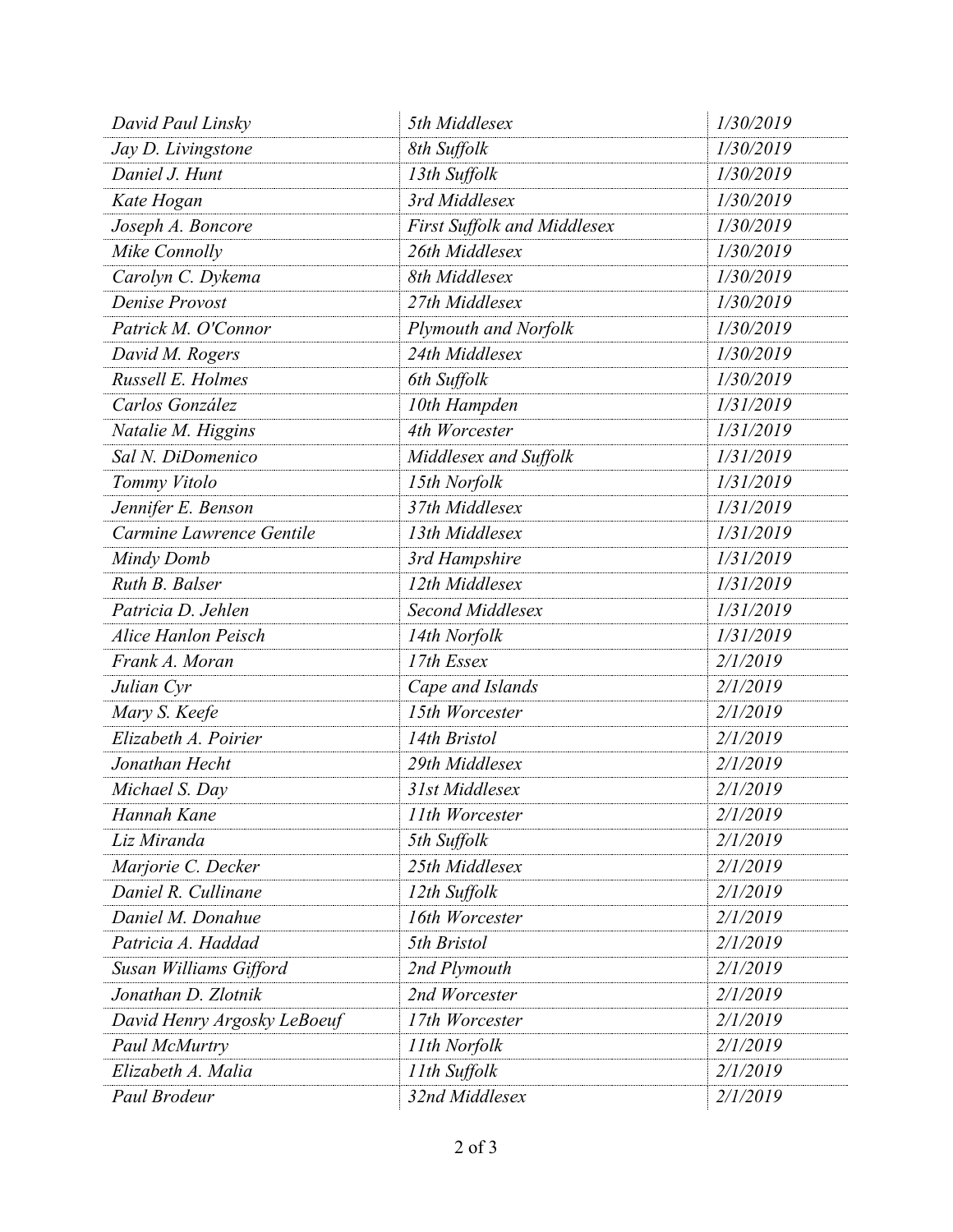| Brian M. Ashe            | 2nd Hampden             | 2/1/2019 |
|--------------------------|-------------------------|----------|
| Angelo M. Scaccia        | 14th Suffolk            | 2/1/2019 |
| James B. Eldridge        | Middlesex and Worcester | 2/1/2019 |
| Kay Khan                 | 11th Middlesex          | 2/1/2019 |
| Christine P. Barber      | 34th Middlesex          | 2/1/2019 |
| Sean Garballey           | 23rd Middlesex          | 2/1/2019 |
| William J. Driscoll, Jr. | 7th Norfolk             | 2/1/2019 |
| Kimberly N. Ferguson     | 1st Worcester           | 2/1/2019 |
| Stephan Hay              | 3rd Worcester           | 2/1/2019 |
| Daniel J. Ryan           | 2nd Suffolk             | 2/1/2019 |
| James K. Hawkins         | 2nd Bristol             | 2/1/2019 |
| Joseph W. McGonagle, Jr. | 28th Middlesex          | 2/1/2019 |
| David Allen Robertson    | 19th Middlesex          | 2/1/2019 |
| Paul W. Mark             | 2nd Berkshire           | 2/1/2019 |
| David Biele              | 4th Suffolk             | 2/1/2019 |
| Michelle M. DuBois       | 10th Plymouth           | 2/1/2019 |
| Natalie M. Blais         | 1st Franklin            | 2/1/2019 |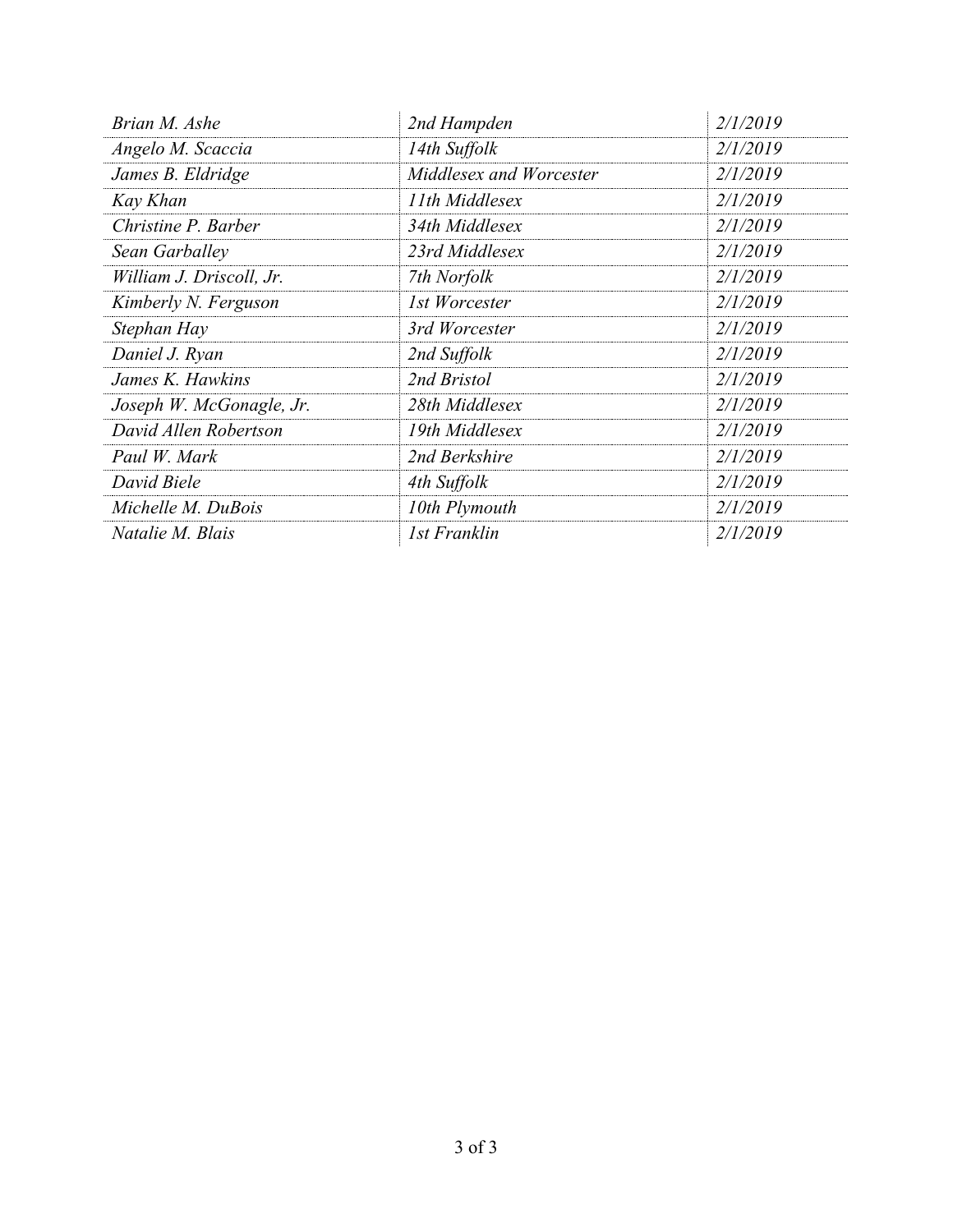## **HOUSE . . . . . . . . . . . . . . . No. 3422**

By Ms. Peake of Provincetown, a petition (accompanied by bill, House, No. 3422) of Sarah K. Peake and others for legislation to update penalties and protect electronic privacy. The Judiciary.

### [SIMILAR MATTER FILED IN PREVIOUS SESSION SEE HOUSE, NO. *2332* OF 2017-2018.]

## The Commonwealth of Massachusetts

**In the One Hundred and Ninety-First General Court (2019-2020) \_\_\_\_\_\_\_\_\_\_\_\_\_\_\_**

**\_\_\_\_\_\_\_\_\_\_\_\_\_\_\_**

An Act to protect electronic privacy.

Be it enacted by the Senate and House of Representatives in General Court assembled, and by the authority *of the same, as follows:*

### 1 SECTION 1. Chapter 276 of the General Laws, as appearing in the 2014 official edition,

2 is hereby amended by striking Section 1B and inserting in its place the following:-

3 Section 1B. (a) As used in this section, the following words shall have the following

4 meanings:

- 5 ''Adverse result'', occurs when notification of the existence of a search warrant results in:
- 6 (1) danger to the life or physical safety of an individual;
- 7 (2) a flight from prosecution;
- 8 (3) the destruction of or tampering with evidence;
- 9 (4) the intimidation of a potential witness or witnesses; or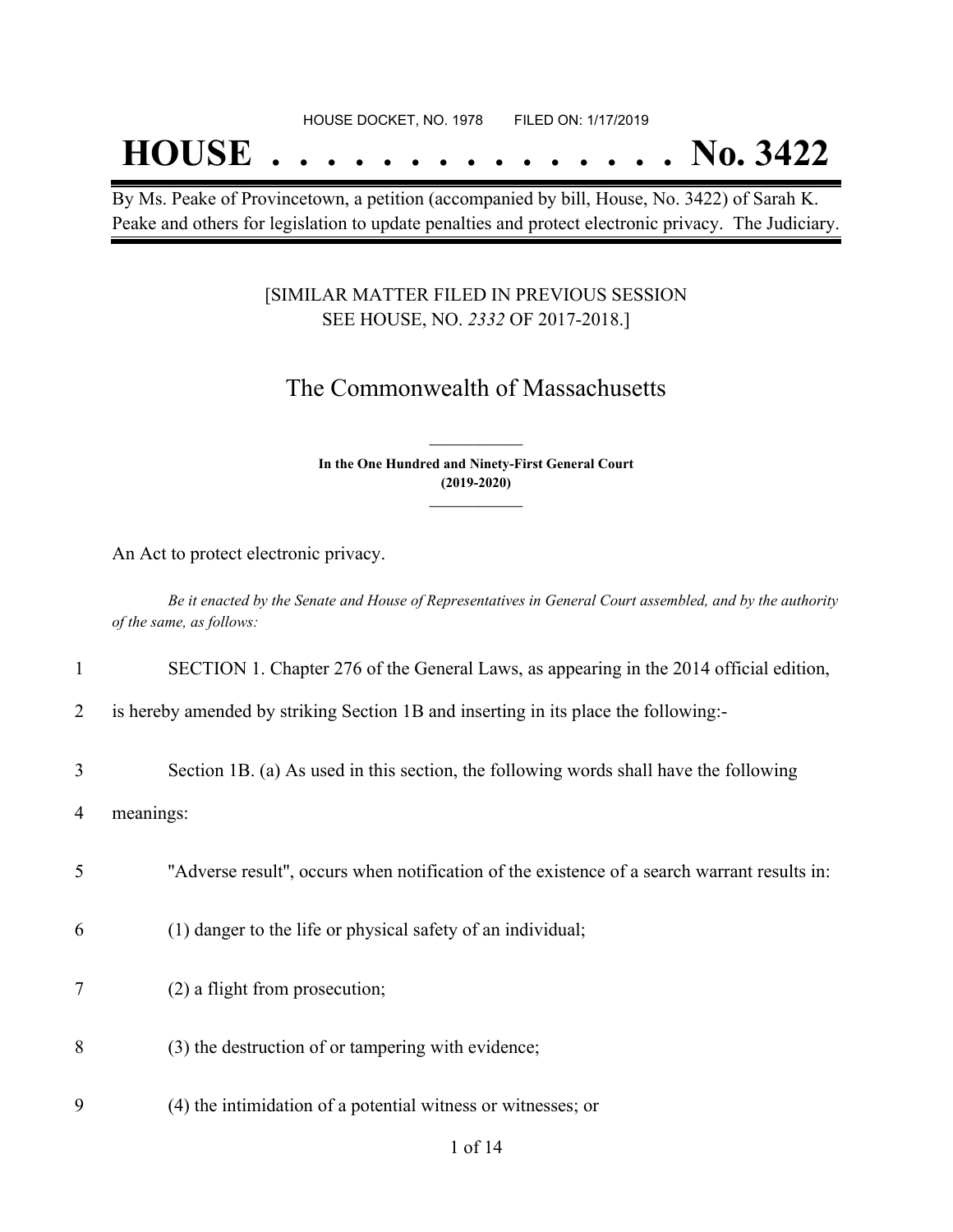(5) serious jeopardy to an investigation or undue delay of a trial.

| 11 | "Cell site simulator device", a device that transmits or receives radio waves to simulate an          |
|----|-------------------------------------------------------------------------------------------------------|
| 12 | electronic device, cell tower, cell site, or service for the purpose of conducting one or more of the |
| 13 | following operations: (i) identifying, locating, or tracking the movements of an electronic device;   |
| 14 | (ii) intercepting, obtaining, accessing, or forwarding the communications, stored data, or            |
| 15 | metadata of an electronic device; (iii) affecting the hardware or software operations or functions    |
| 16 | of an electronic device; (iv) forcing transmissions from or connections to an electronic device; or   |
| 17 | (v) denying an electronic device access to other electronic devices, communications protocols, or     |
| 18 | services.                                                                                             |
| 19 | "Electronic communication services", shall be construed in accordance with sections                   |
| 20 | 2701 to 2711 Title 18, of the United States Code. This definition shall not apply to corporations     |
| 21 | that do not provide electronic communication services to the general public.                          |
| 22 | "Electronic device", any device that enables access to, or use of, an electronic                      |
| 23 | communication service, remote computing service or location information service.                      |
| 24 | "Foreign corporation", any corporation or other entity that makes a contract or engages in            |
| 25 | a terms of service agreement with a resident of the commonwealth to be performed in whole or          |
| 26 | in part by either party in the commonwealth. The making of the contract or terms of service           |
| 27 | agreement shall be considered to be the agreement of the foreign corporation that a search            |
| 28 | warrant or subpoena which has been properly served on it has the same legal force and effect as       |
| 29 | if served personally within the commonwealth.                                                         |
| 30 | "Location information", any information concerning the location of an electronic device               |

that, in whole or in part, is generated by or derived from the device or any of its applications.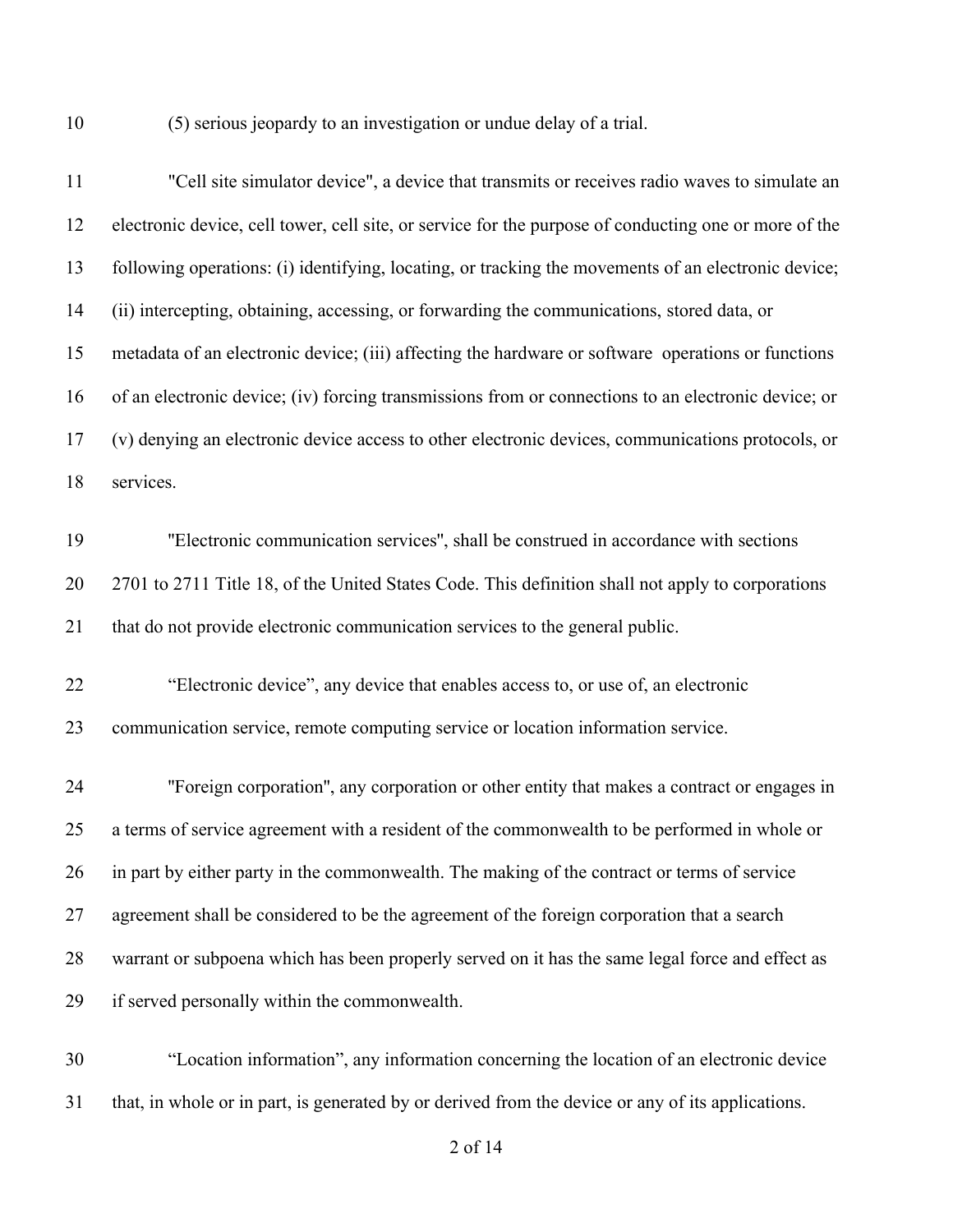"Location information service", a global positioning service or other mapping, locational or directional information service.

 ''Massachusetts corporation'', any corporation or other entity that is subject to chapter 155 or chapter 156B.

 "Metadata", information, other than communications content, which is necessary to or associated with the provision of electronic communication services, remote computing services, or location information services, including but not limited to information about the source or destination of electronic communications, date and time of electronic communications, delivery instructions, account information, internet protocol address, quantum of data, data or file type, or data tags.

 ''Properly served'', delivery of a search warrant or subpoena by hand, by United States mail, by commercial delivery service, by facsimile or by any other manner to any officer of a corporation or its general manager in the commonwealth, to any natural person designated by it as agent for the service of process, or if such corporation has designated a corporate agent, to any person named in the latest certificate filed pursuant to section 15.03 of chapter 156D.

47 "Remote computing services", shall be construed in accordance with sections 2701 to 2711, inclusive, of Title 18, of the United States Code. This definition shall not apply to corporations that do not provide those services to the general public.

 ''Subpoena'', a grand jury or trial subpoena issued in the course of a criminal proceeding or an administrative subpoena issued pursuant to section 17B of chapter 271.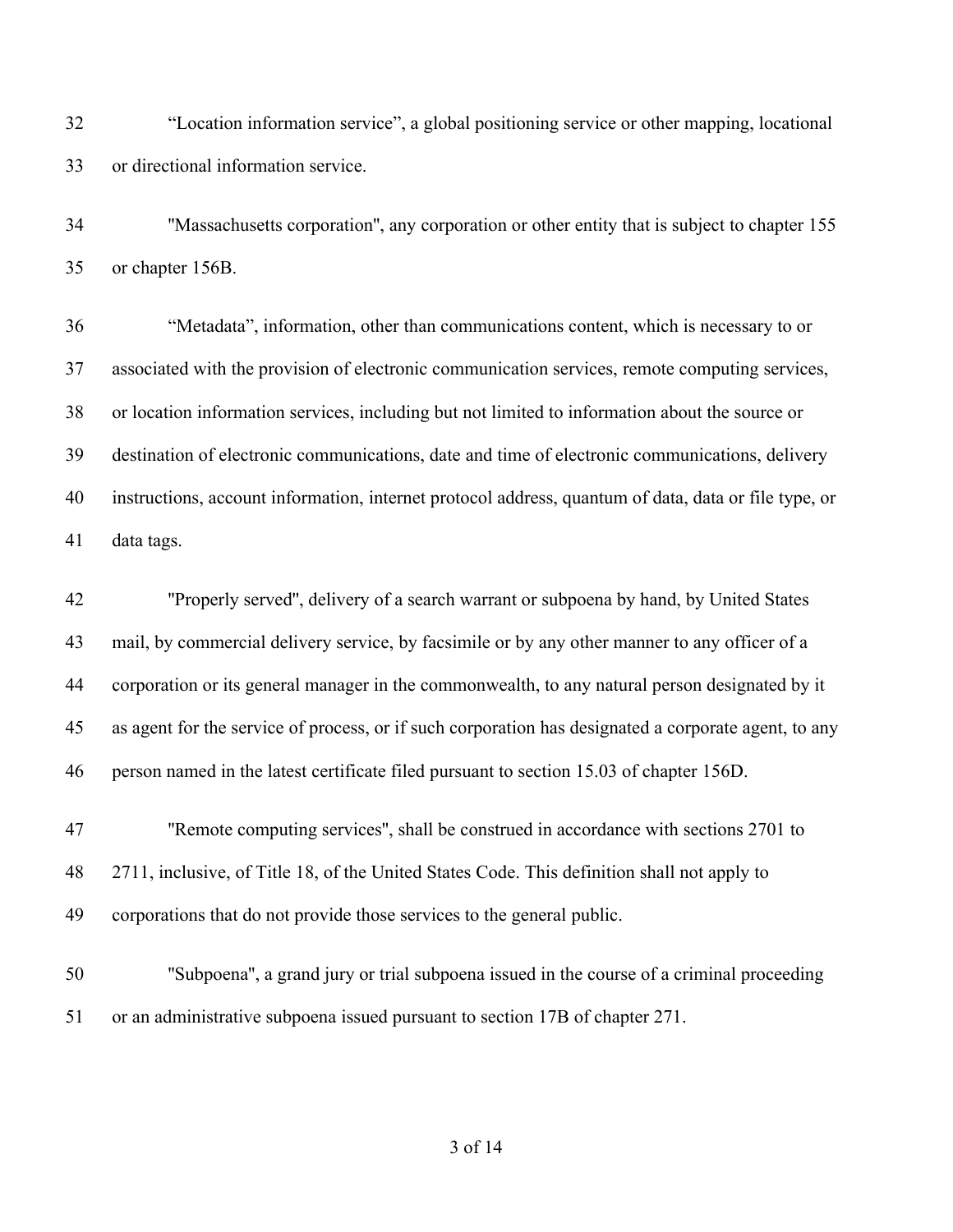| 52 | (b) A government office or public official may obtain or access the following information             |
|----|-------------------------------------------------------------------------------------------------------|
| 53 | only $(1)$ with a person's informed consent, $(2)$ pursuant to a warrant issued by a judicial officer |
| 54 | upon an application demonstrating probable cause, or (3) acting in accordance with a legally          |
| 55 | recognized exception to the warrant requirement:                                                      |
| 56 | (i) data stored by or on behalf of a user of those services;                                          |
| 57 | (ii) any content of communications transmitted by an electronic device or stored by those             |
| 58 | services; or                                                                                          |
| 59 | (iii) location information.                                                                           |
| 60 | (c) A government office or public official may use a cell site simulator device to obtain or          |
| 61 | access information, including metadata, only (1) with the informed consent of the user of the         |
| 62 | targeted electronic device, (2) pursuant to a probable cause warrant issued upon an application       |
| 63 | specifically stating that use of a cell site simulator is sought, or (3) acting in accordance with a  |
| 64 | legally recognized exception to the warrant requirement.                                              |
| 65 | (d) Upon complaint on oath that the complainant believes that (1) particular identified               |
| 66 | records or information are in the actual or constructive custody of a Massachusetts or foreign        |
| 67 | corporation providing electronic communication services, remote computing services, or location       |
| 68 | information services, and (2) such records or information constitute evidence of or the means or      |
| 69 | instrumentalities of the commission of a specified criminal offense under the laws of the             |
| 70 | commonwealth, a justice of the superior court may, if satisfied that there is probable cause for      |
| 71 | such beliefs, issue a warrant identifying those records to be sought and authorizing the person       |
| 72 | making application for the warrant to properly serve the warrant upon the corporation and to take     |
| 73 | all other actions prescribed by this section.                                                         |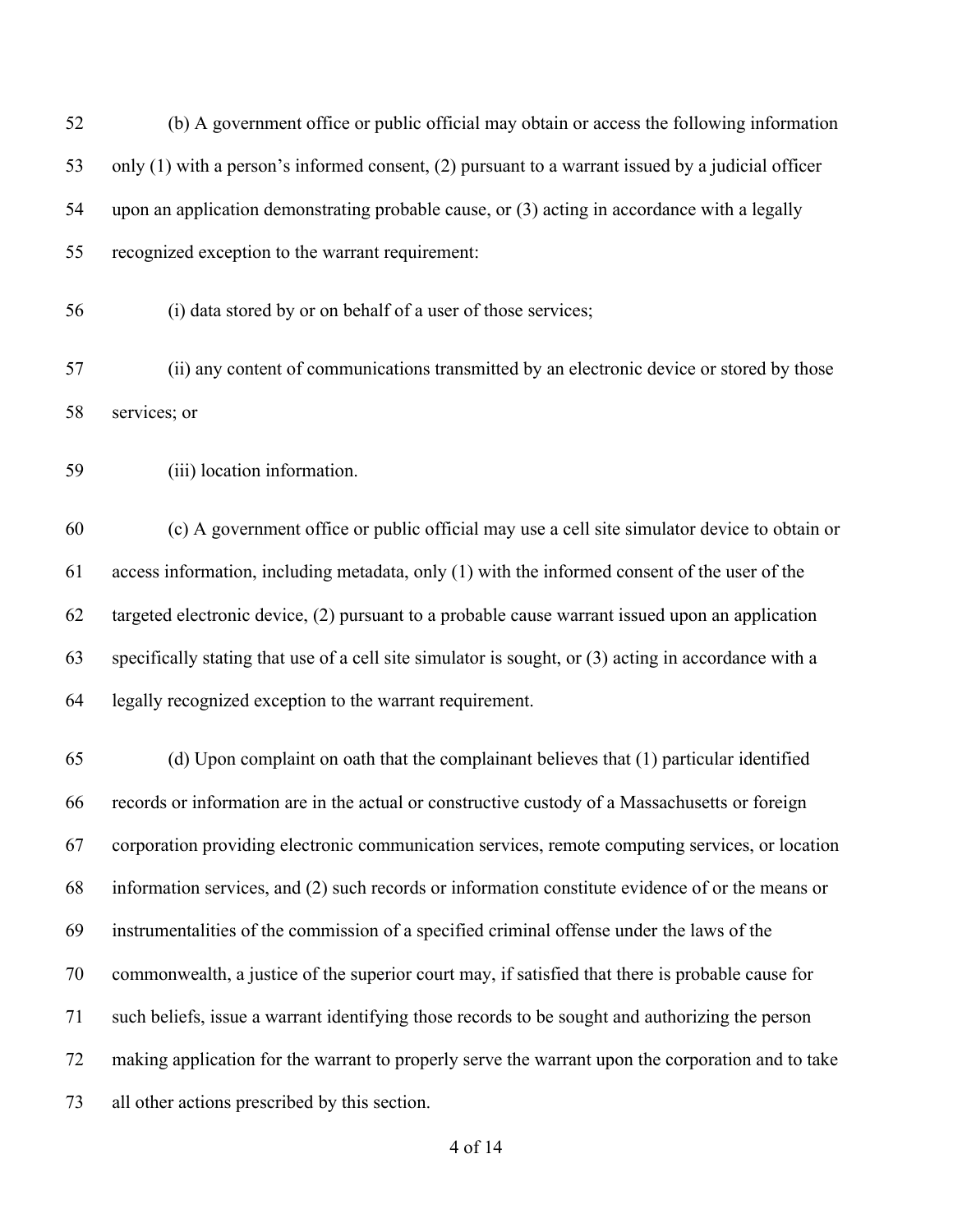(e) Upon complaint on oath that the complainant believes that the use of a cell site simulator device will lead to (i) evidence of or the means or instrumentalities of the commission of a specified criminal offense under the laws of the commonwealth or (ii) the location of a person whom there is probable cause to believe has committed, is committing, or is about to commit a crime, a justice of the superior court may, if satisfied that probable cause has been established for such belief, issue a warrant authorizing that particular information be sought from a specified electronic device or, if the complainant is unable to specify the particular device, from electronic devices at a specified location, stating the duration for authorized use of the cell site simulator device, and directing the person authorized by the warrant to take all other actions prescribed by this section.

 A warrant application to use a cell site simulator device shall: (i) specify sufficient facts to demonstrate that alternative methods of investigation and surveillance with less incidental impact on non-targeted parties and electronic devices are inadequate to achieve the same purposes; and (ii) identify the law enforcement agency that owns the cell site simulator device, if different from the law enforcement agency making the application.

 If the application seeks authority to use a cell site simulator device to intercept the contents of oral communications, authorization may be granted only in compliance with the procedural and substantive requirements contained in section 99 of chapter 272 and federal law concerning wiretaps.

 (f) Search warrants issued under this section shall designate the person, corporation or other entity, if any, in possession of the records or data sought, and shall describe, with particularity, the information sought and to be provided. They shall be issued in the form and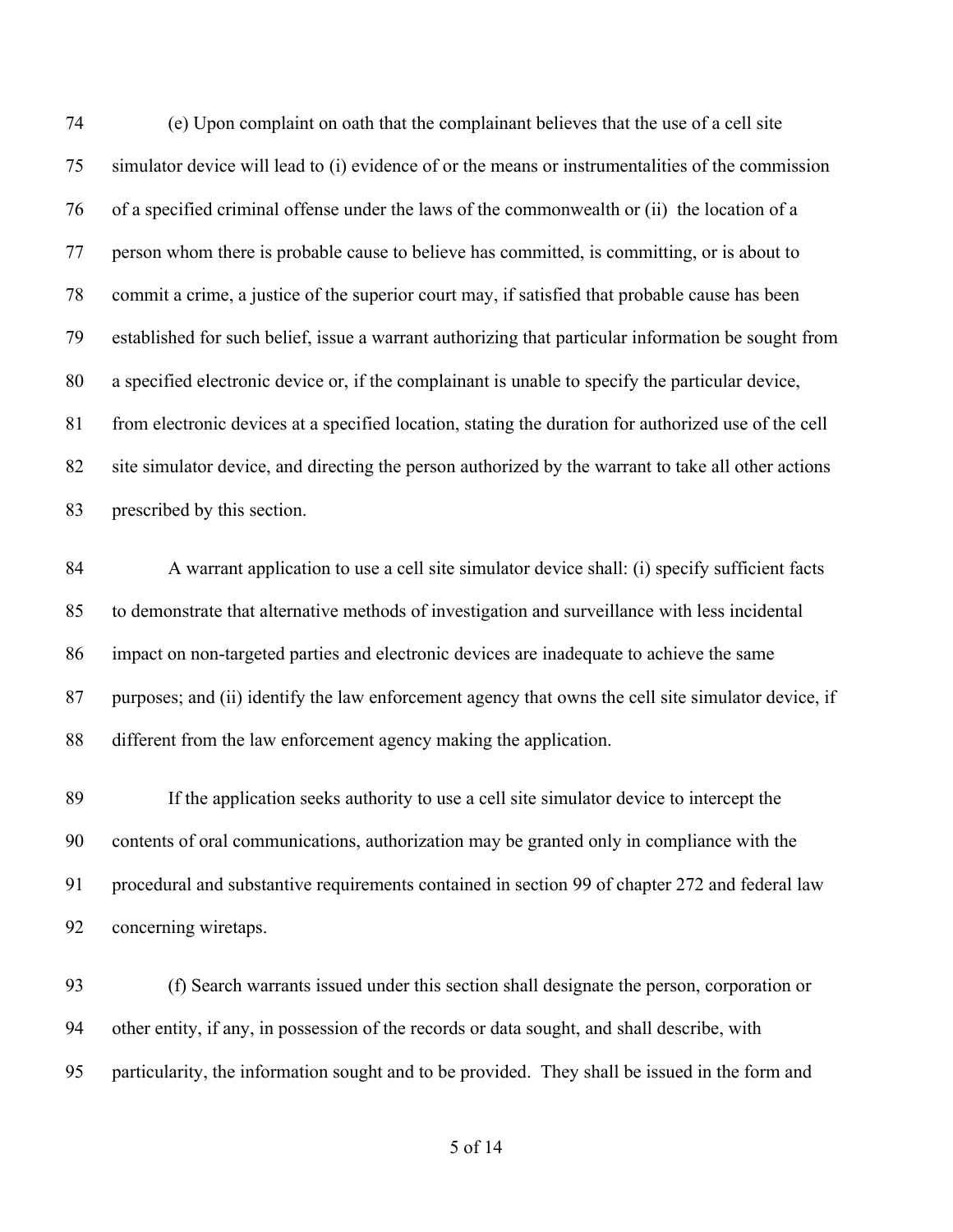96 manner prescribed in sections  $2A\frac{1}{2}$  and  $2B$ , insofar as they are applicable, and shall be directed to the law enforcement officer or government office making application for the warrant.

 (g) The following provisions shall apply to any search warrant issued under this section and to any subpoena issued in the course of a criminal investigation or proceeding directed to a Massachusetts or foreign corporation that provides electronic communication services, remote computing services or location information services:

 (1) when properly served with a search warrant issued by any court of the commonwealth or justice pursuant to this section or a subpoena, a corporation subject to this section shall provide all records sought pursuant to that warrant or subpoena within 14 days of receipt, including those records maintained or located outside the commonwealth;

 (2) if the applicant makes a showing and the court or justice finds that failure to produce records within less than 14 days would cause an adverse result, a warrant may require production of records within less than 14 days;

 (3) a court or justice may reasonably extend the time required for production of the records upon finding that the corporation has shown good cause for that extension and that an extension of time would not cause an adverse result;

 (4) a corporation seeking to quash a warrant or subpoena served on it pursuant to this section shall seek relief from the court that issued the warrant or the court which has jurisdiction over the subpoena within the time required for production of records pursuant to this section. The court shall hear and decide such motion not later than 14 days after the motion is filed;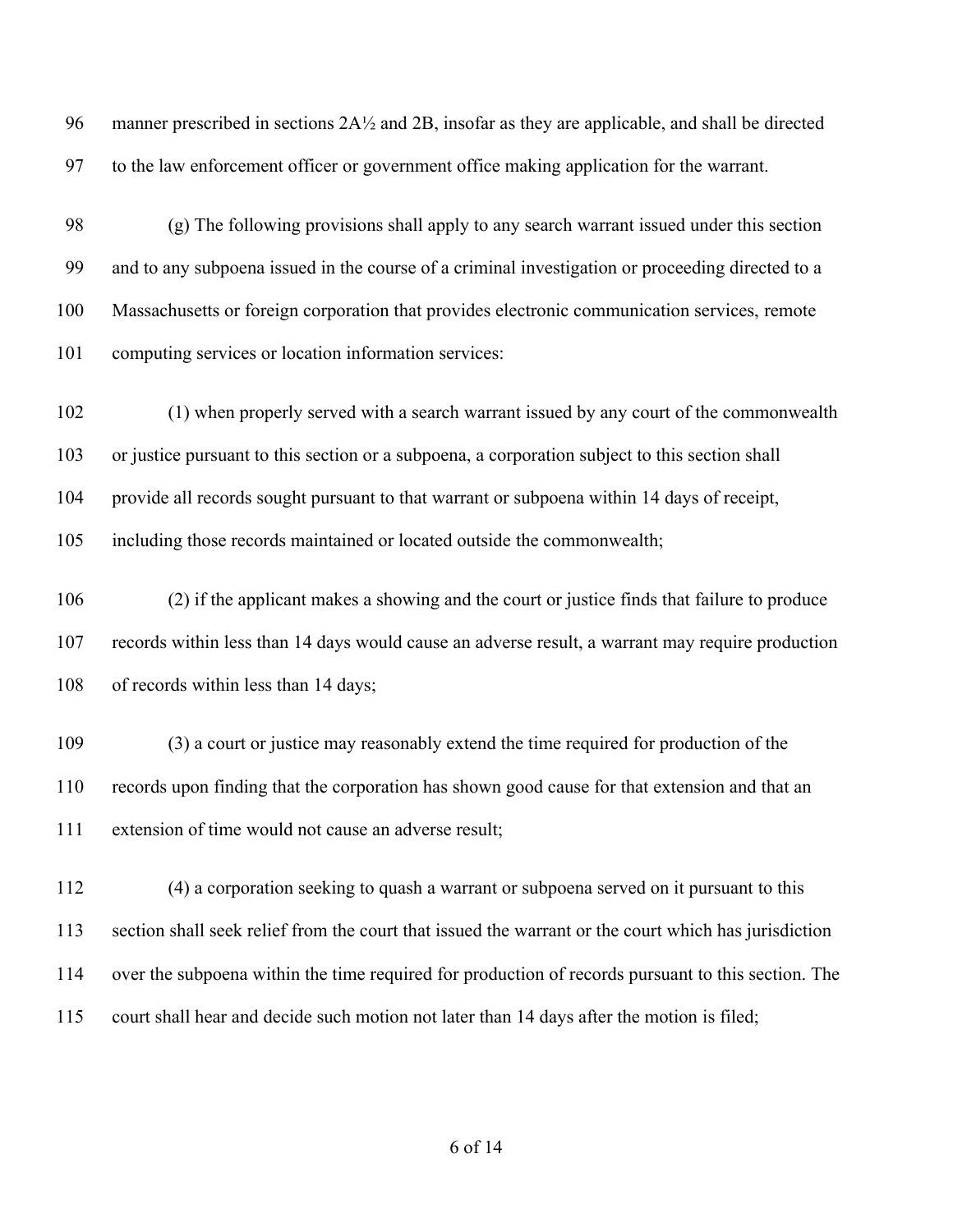(5) in the case of an administrative subpoena issued by the attorney general, the superior court of Suffolk county shall have jurisdiction and in the case of an administrative subpoena issued by a district attorney, the superior court in any county in which the district attorney maintains an office shall have jurisdiction; and

 (6) the corporation shall verify the authenticity of records that it produces by providing an affidavit from the person in custody of those records certifying that they are true and complete.

 (h) A Massachusetts corporation that provides electronic communication services or remote computing services, when served with a warrant or subpoena issued by another state to produce records that would reveal the identity of the customers using those services, data stored by, or on behalf of the customer, the customer's usage of those services, the recipient or destination of communications sent to or from those customers, or the content of those communications, shall produce those records as if that warrant or subpoena had been issued under the law of the commonwealth.

 (i) No cause of action shall lie against any foreign or Massachusetts corporation subject to this section, its officers, employees, agents or other persons for providing records, information, facilities or assistance in accordance with the terms of a warrant or subpoena issued pursuant to this section.

 (j) A law enforcement officer or agency authorized to use a cell site simulator device in accordance with this section shall: (i) take all steps necessary to limit the collection of any information or metadata to the target specified in the application and warrant authorization; (ii) take all steps necessary to permanently delete any information or metadata collected from any person or persons not specified in the warrant immediately following such collection and ensure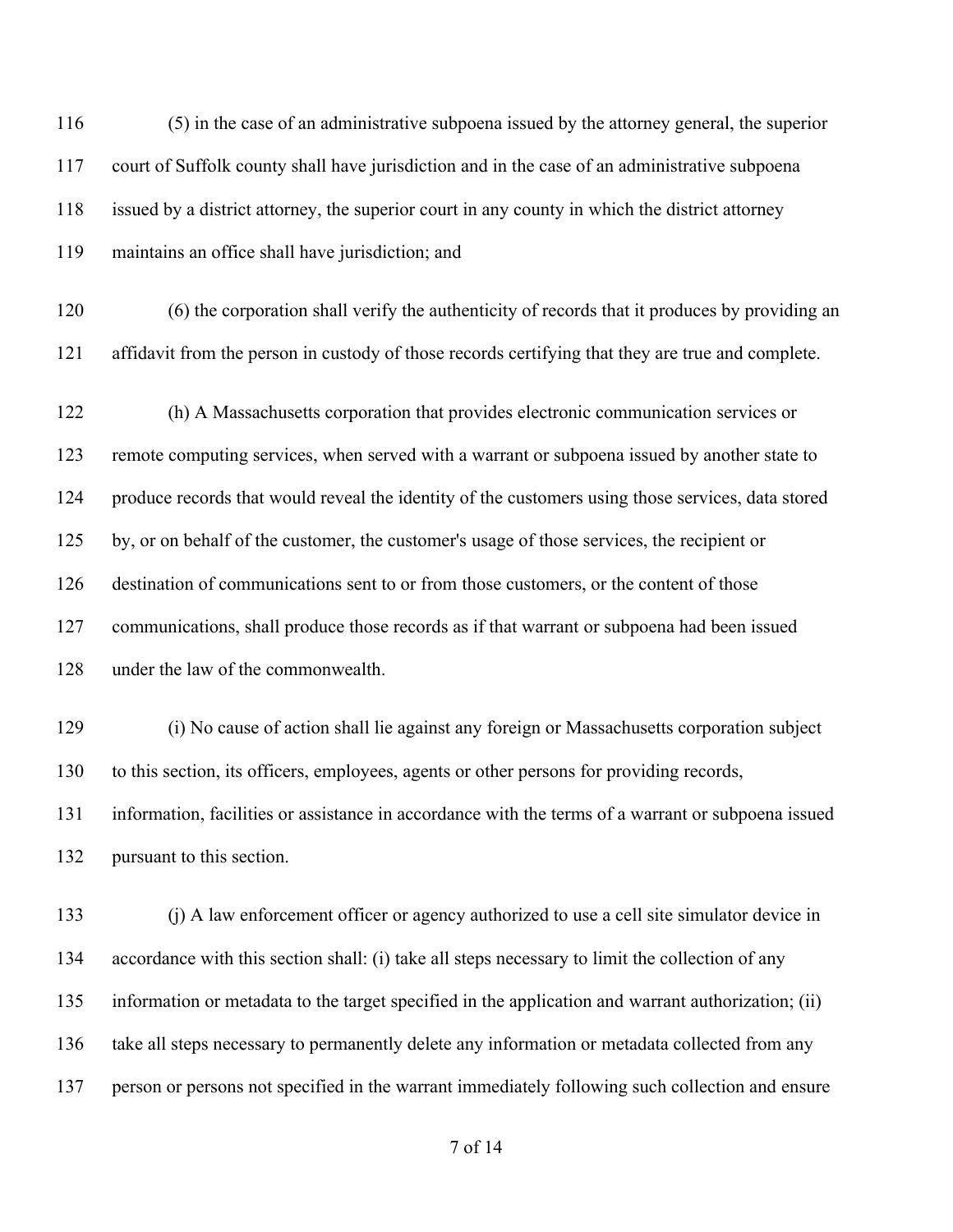that such information or metadata is not used, retained, or transmitted for any purpose whatsoever; and (iii) delete any information or metadata collected from the person or persons specified in the warrant authorization within thirty days if there is no longer probable cause to support the belief that such information or metadata is evidence of a crime.

 (k) Not later than 7 days after information is obtained by a law enforcement officer or government office pursuant to a warrant under this section, that officer or office shall serve upon, or deliver by registered or first-class mail, electronic mail, or other means reasonably calculated to be effective as specified by the court issuing the warrant, to the customer or subscriber, or user of an electronic device targeted by a cell site simulator device, a copy of the warrant, a copy of 147 the application for the warrant and notice that informs the customer, subscriber, or user of the following:

(1) the nature of the law enforcement inquiry with reasonable specificity;

 (2) in the case of information maintained for the customer or subscriber by the provider of an electronic communications service, remote computing service or location information service, that such information was requested by or supplied to that government office or public official, a description of that information, and the dates on which the request was made and on which the information was supplied;

 (3) in the case of information obtained or accessed by means of a cell site simulator device, a description of that information, and the dates, times, durations, and locations of the search;

 (4) whether notification of the customer, subscriber, or user was delayed under subsection (j); and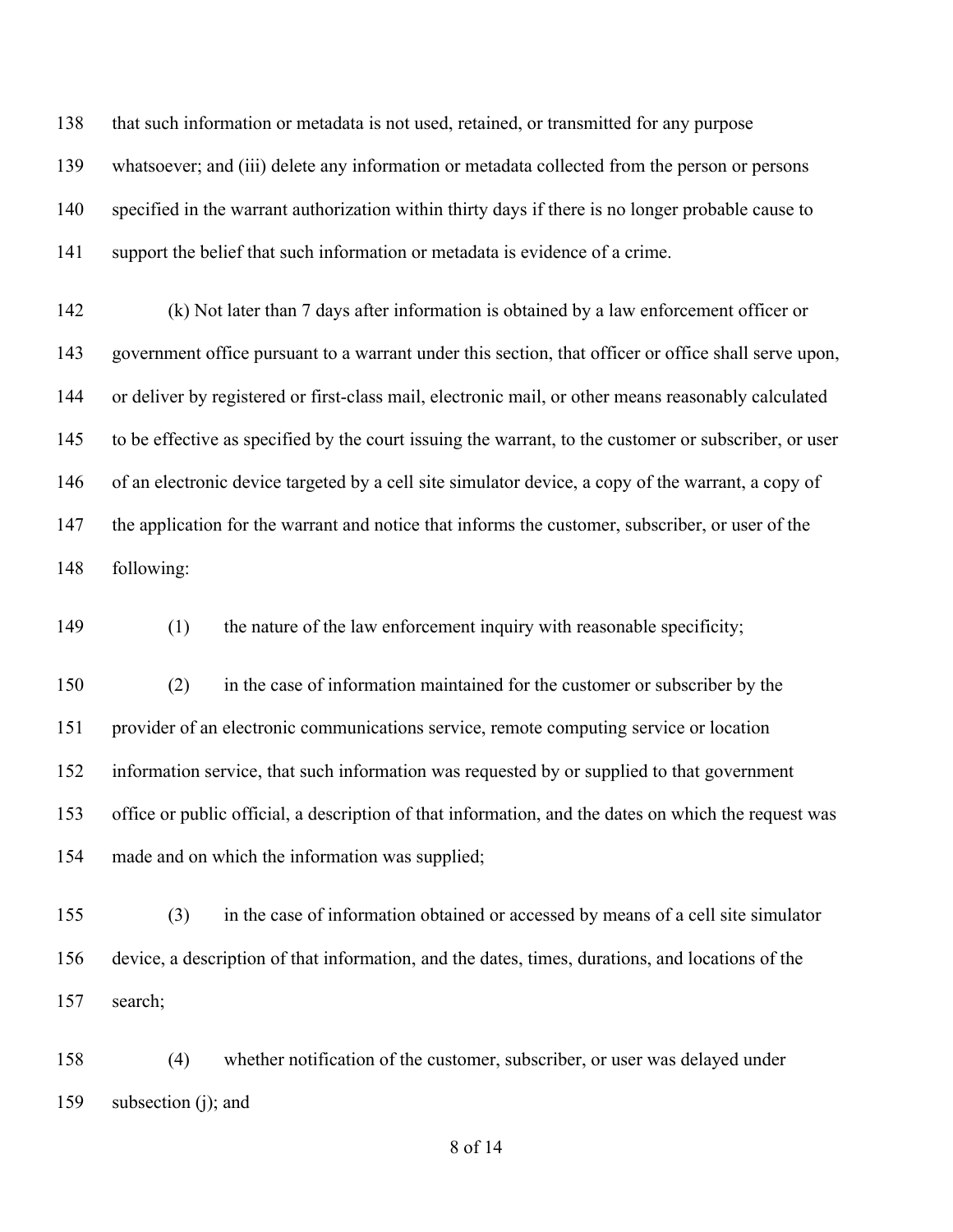(5) which court made the certification or determination under which that delay was made, if applicable.

 (l) A government office or public official may include in its application for a warrant a request for an order delaying the notification required under subsection (k) for a period not to exceed 90 days, and the court may issue the order if it determines there is reason to believe that notification of the existence of the warrant may have an adverse result. Upon expiration of any period of delay granted under this subsection, the government office or public official shall provide the customer or subscriber a copy of the warrant together with notice required under, and by the means described in, subsection (k).

 A government office or public official may include in its application for a warrant a request for an order directing a corporation or other entity to which a warrant is directed not to notify any other person of the existence of the warrant for a period of not more than 90 days, and the court may issue the order if the court determines that there is reason to believe that notification of the existence of the warrant will have an adverse result.

 The court may, upon application, grant 1 or more extensions of orders delaying notification for an additional 90 days if the court determines that there is reason to believe that notification of the existence of the warrant will have an adverse result.

 (m) Notwithstanding any general or special law to the contrary, a government office or public official may obtain information described in subsections (b) or (c):

 (1) with the specific contemporaneous consent of the owner or user of the electronic communications device concerned;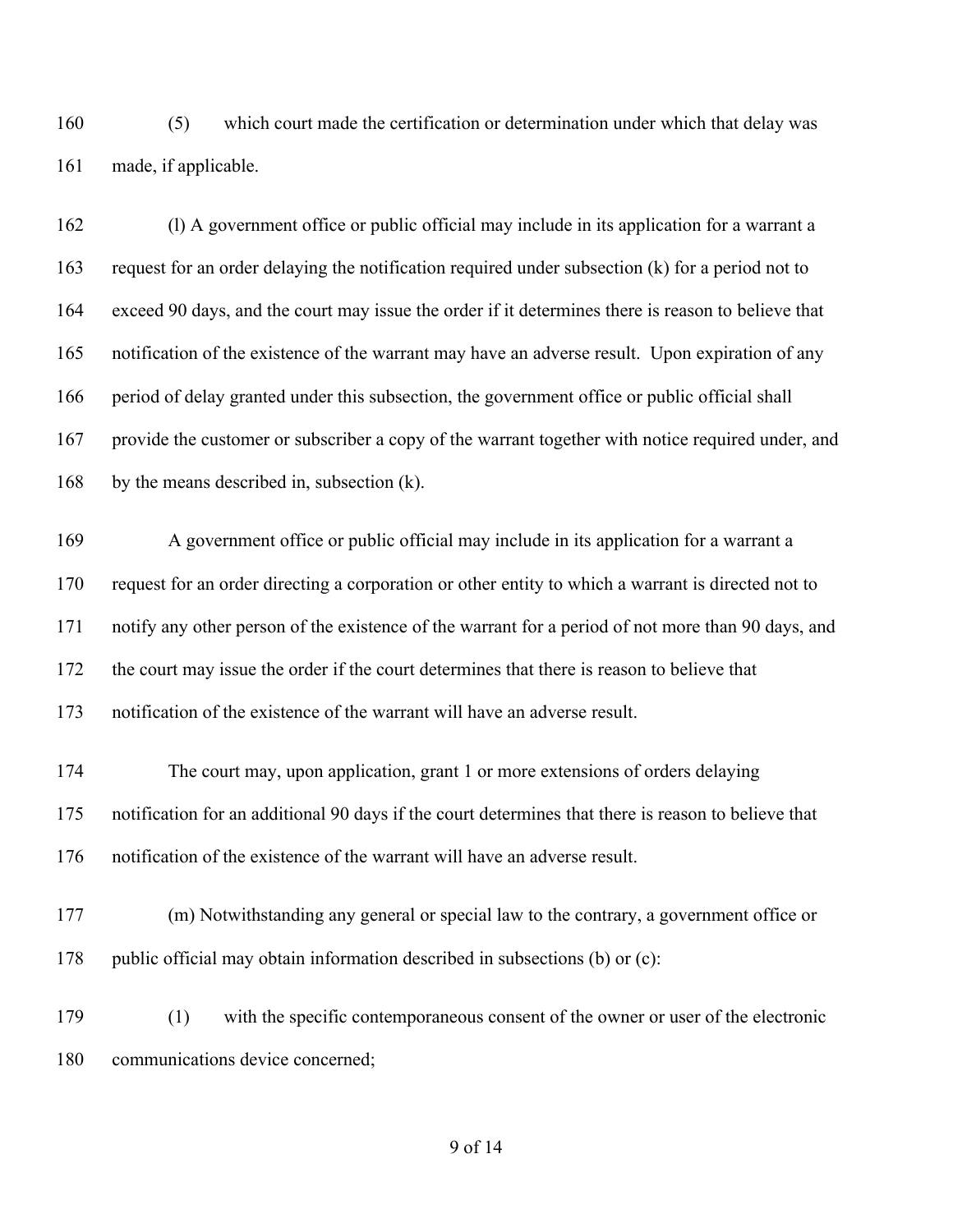- 
- (2) in order to respond to the user's call for emergency services; or

 (3) if it reasonably believes that an emergency involving immediate danger of death or serious physical injury to any person requires obtaining without delay information relating to the emergency; provided, however, that the request is narrowly tailored to address the emergency and subject to the following limitations:

- (i) the request shall document the factual basis for believing that an emergency involving immediate danger of death or serious physical injury to a person requires obtaining without delay of the information relating to the emergency; and
- (ii) not later than 48 hours after the government office obtains access to records, it shall file with the appropriate court a signed, sworn statement of a supervisory official of a rank designated by the head of the office setting forth the grounds for the emergency access.
- (n) On the second Friday of January of each calendar year, any judge issuing or denying a warrant under this section during the preceding calendar year shall report on each such warrant to the office of court management within the trial court:
- (1) the name of the agency making the application;
- (2) the offense specified in the warrant or application therefor;
- (3) the nature of the information sought;
- (4) if the warrant application sought authorization to obtain or access information by means of a cell site simulator device;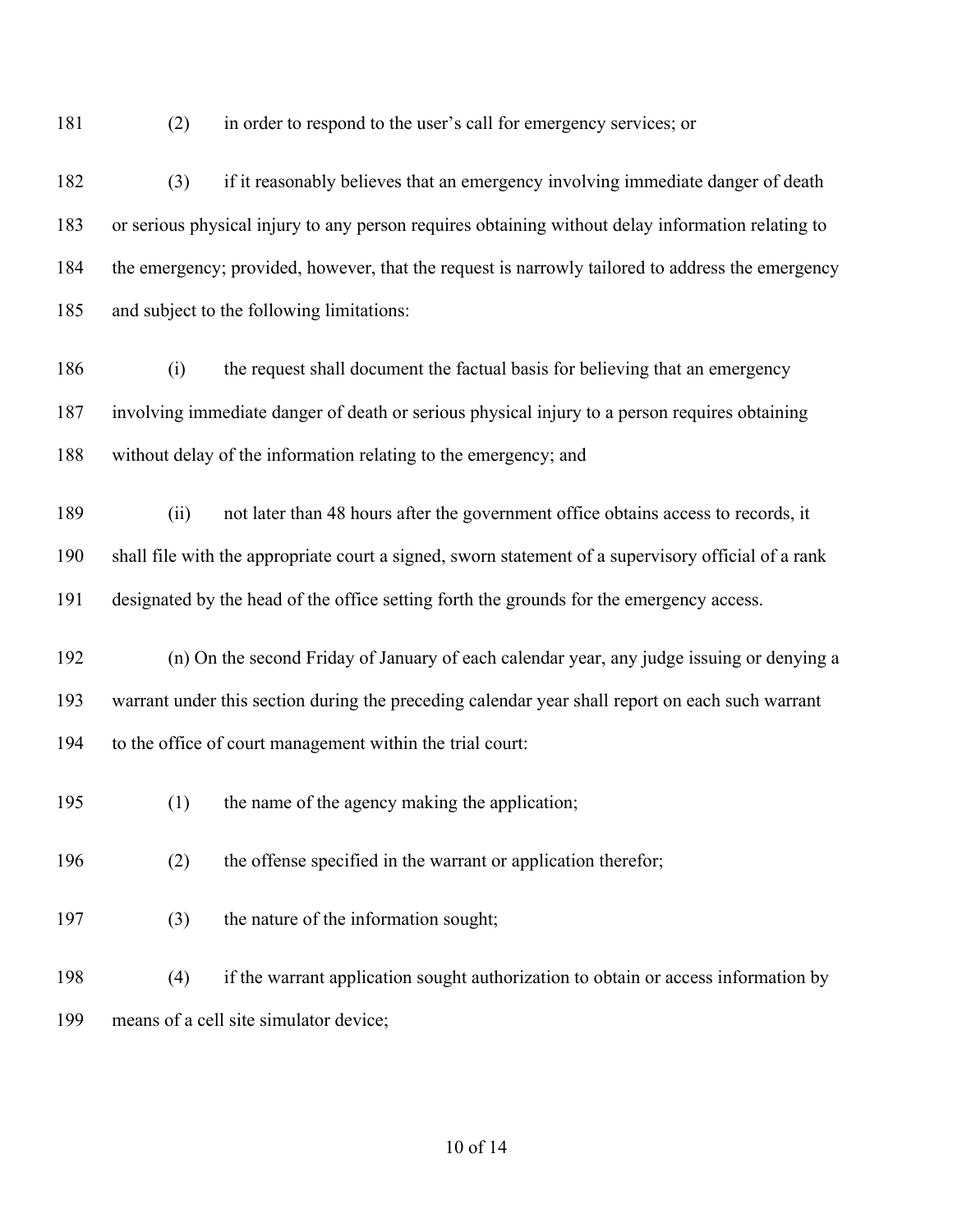(5) if the warrant application sought authorization to obtain or access information 201 from a corporation or other entity, the name of that entity;

- (6) whether the warrant was granted as applied for, was modified or was denied;
- (7) the period of disclosures or access authorized by the warrant;
- (8) the number and duration of any extensions of the warrant; and
- (9) any order directing delayed notification of the warrant's existence.

 In June of each year, the court administrator in the office of court management within the trial court shall transmit to the legislature a full and complete report concerning the number of applications for warrants authorizing or requiring the disclosure of or access to information under this section. The reports shall include a summary and analysis of the data required to be filed with that office. The reports shall be filed with the offices of the clerk of the house and the senate and shall be public records. The court administrator in the office of court management within the trial court shall issue guidance regarding the form of the reports.

 (o) Except in a judicial proceeding alleging a violation of this section, no information obtained in violation of this section and no information provided beyond the scope of the materials authorized to be obtained shall be admissible in any criminal, civil, administrative or other proceeding.

 (p) The requirements of this section shall apply to all state and local law enforcement officers operating in the commonwealth, whether said officers are assigned to state and local law enforcement operations exclusively, or to joint task force or other collaborative operations with federal law enforcement agencies.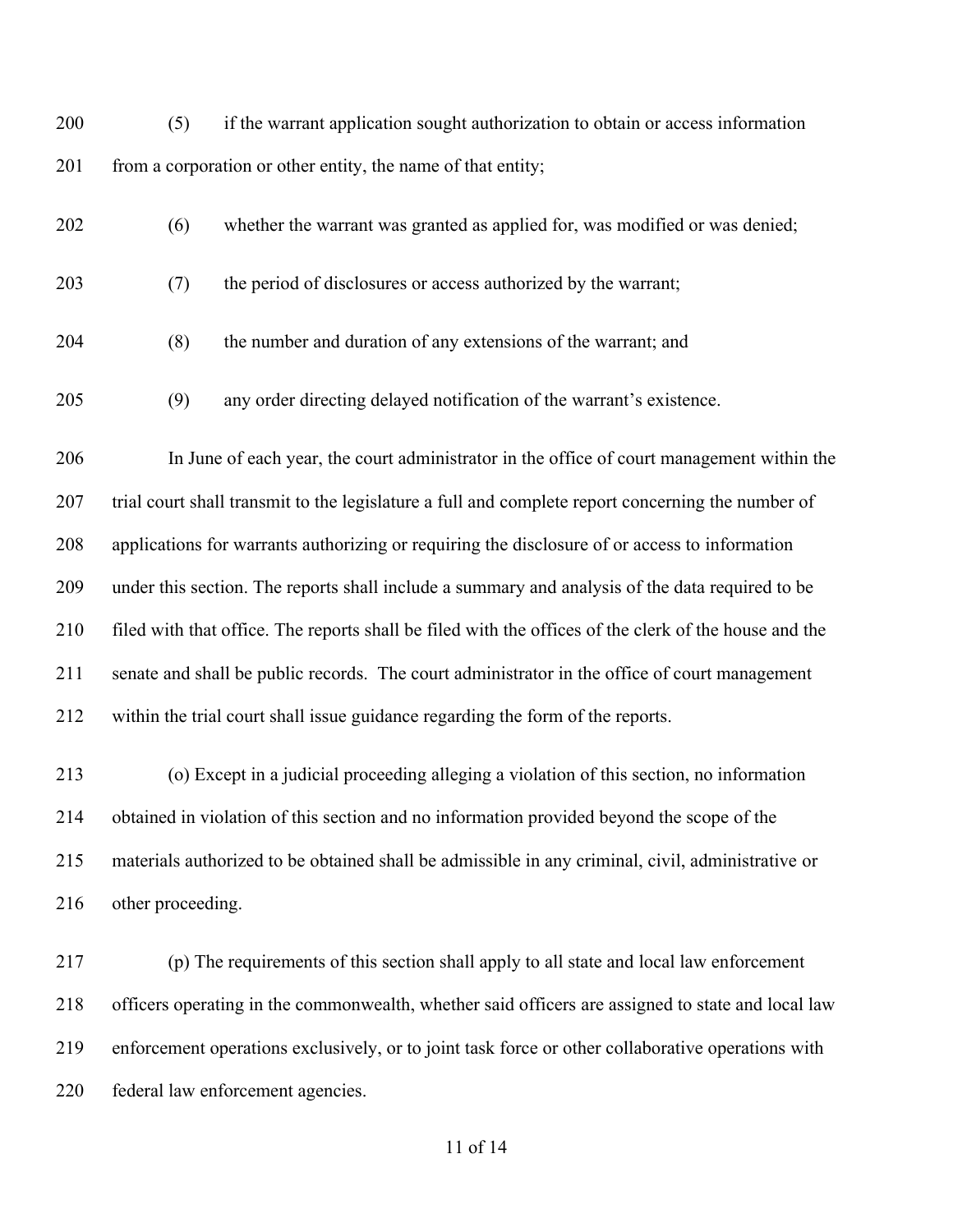| 221 | SECTION 2. Chapter 276 is hereby amended by inserting after section 2A the following |
|-----|--------------------------------------------------------------------------------------|
|     | 222 section:-                                                                        |

| 223 | Section $2A\frac{1}{2}$ . (a) A warrant issued pursuant to section 1B for records or data from a |
|-----|--------------------------------------------------------------------------------------------------|
| 224 | corporation providing electronic communication services, remote computing services or location   |
| 225 | information services shall be in substantially the following form:                               |
| 226 | THE COMMONWEALTH OF MASSACHUSETTS.                                                               |

227 (COUNTY), ss. (NAME) COURT.

 To the Sheriffs of our several counties, or their deputies, any State Police Officer, or a Police Officer of any city or town in the Commonwealth.

 Proof by affidavit having been made this day before (name and office of person authorized to issue warrant) by (names of person or persons whose affidavits have been taken) that there is probable cause for believing that certain records or data are in the in the possession of (identify corporation or other entity) and that those records or data constitute evidence of or the means or instrumentalities of the commission of (specified criminal offense under the laws of the commonwealth).

 We therefore authorize you to present this warrant to (identify corporation or other entity), which warrant shall operate as an order for immediate disclosure of the following records or data:

(description of particular records or data),

 and if any such records or data are disclosed to bring it before (court having jurisdiction) at (name of court and location).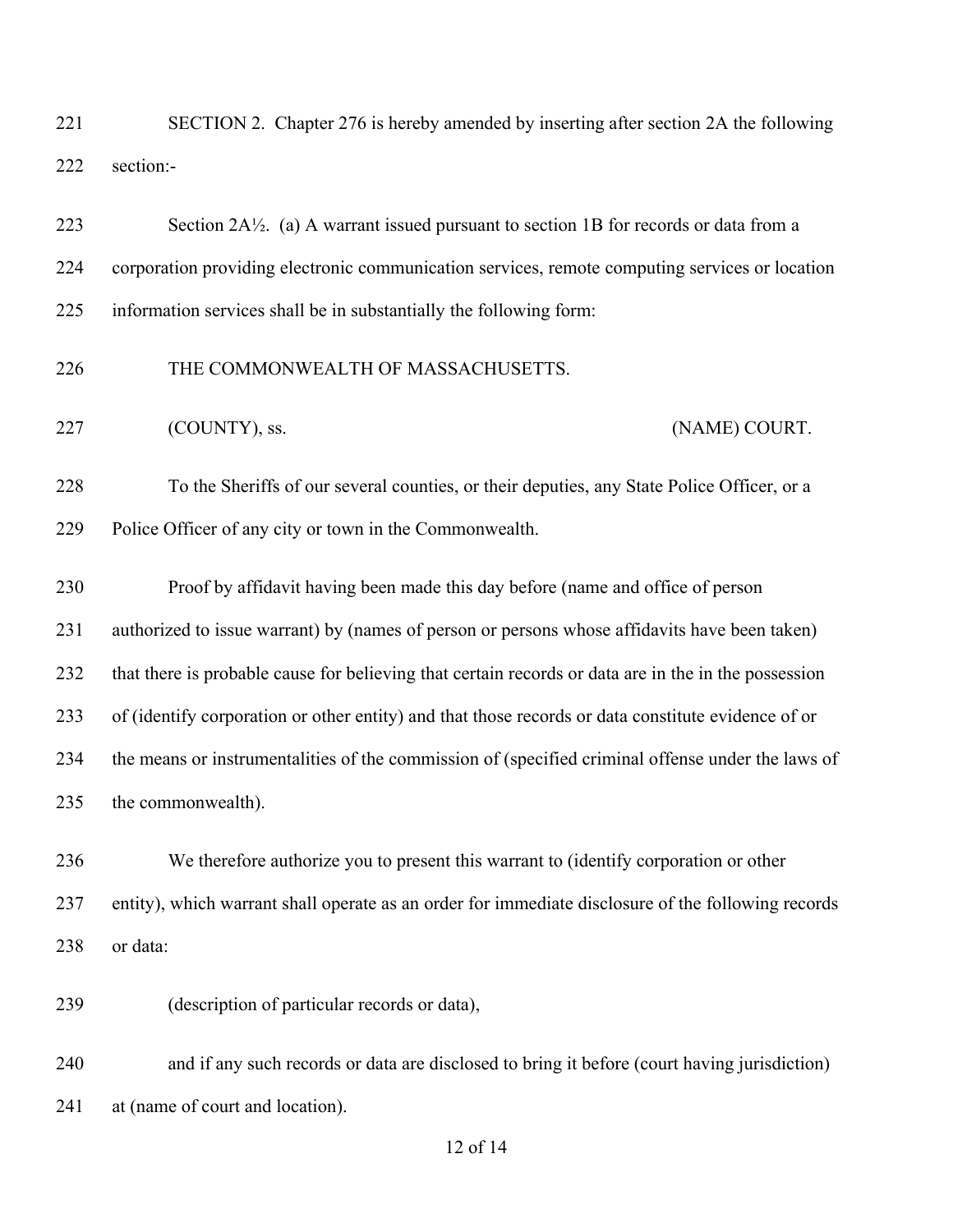| 242 | Dated at (city or town) this day of<br>, (insert year).                                              |
|-----|------------------------------------------------------------------------------------------------------|
| 243 | Justice of the Superior Court                                                                        |
| 244 | (b) A warrant issued pursuant to section 1B authorizing the use of a cell site simulator             |
| 245 | device shall be in substantially the following form:                                                 |
| 246 | THE COMMONWEALTH OF MASSACHUSETTS.                                                                   |
| 247 | (COUNTY), ss.<br>(NAME) COURT.                                                                       |
| 248 | To the Sheriff, or their deputy, State Police Officer, or municipal Police Officer who has           |
| 249 | made this complaint on oath.                                                                         |
| 250 | Proof by affidavit having been made this day before (name and office of person                       |
| 251 | authorized to issue warrant) by (names of person or persons whose affidavits have been taken)        |
| 252 | that there is probable cause for believing that the use of a cell site simulator device will lead to |
| 253 | evidence of or the means or instrumentalities of the commission of (specified criminal offense       |
| 254 | under the laws of the commonwealth) or the location of a person whom there is probable cause         |
| 255 | to believe has committed, is committing, or is about to commit (specified criminal offense under     |
| 256 | the laws of the commonwealth).                                                                       |
| 257 | We therefore authorize you to obtain or access by means of a cell site simulator device,             |
| 258 | the following records or data:                                                                       |
| 259 | (description of particular records or data),                                                         |
| 260 | and if any such records or data are disclosed to bring it before (court having jurisdiction)         |
| 261 | at (name of court and location).                                                                     |